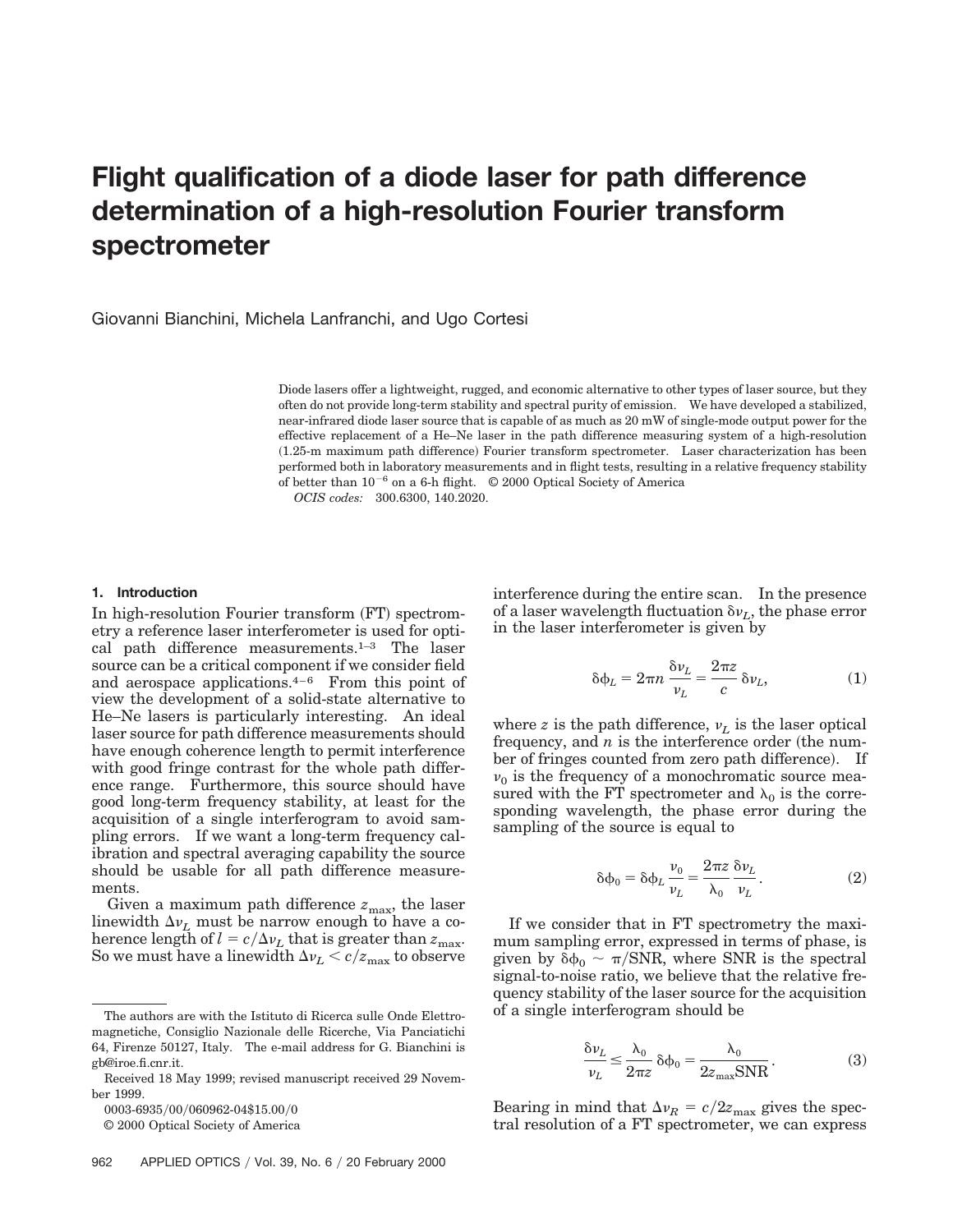**Table 1. Characteristics of the Two FT Spectrometers used to Test the Laser System**

| Characteristics          | <b>IBEX</b>               | <b>SAFIRE-A</b>          |
|--------------------------|---------------------------|--------------------------|
| Platform                 | <b>Balloon</b>            | Aircraft                 |
| Flight height            | $\sim$ 38 km              | $\sim$ 20 km             |
| Instrument type          | Polarizing FT             | Polarizing FT            |
| Spectral operating range | $7-180$ cm <sup>-1</sup>  | 10-250 cm <sup>-1</sup>  |
| Spectral resolution      | $0.0025$ cm <sup>-1</sup> | $0.004$ cm <sup>-1</sup> |
| Maximum path difference  | $200 \text{ cm}$          | $125 \text{ cm}$         |
| Acquisition time         | 180 s                     | $15 - 60$ s              |

Eq. (3) in terms of the resolving power  $R = v_0/\Delta v_R$  of the instrument:

$$
\frac{\delta \nu_L}{\nu_L} \le \frac{1}{R \text{ SNR}}.\tag{4}
$$

With regard to long-term stability, we must take into consideration that a laser frequency variation of  $\delta v_L/v_L$  gives an equal variation of  $\delta v/v$  in the frequencies measured with the spectrometer. Therefore, if we want to achieve single-frequency calibration for the entire series of measurements, long-term relative laser stability should be

$$
\frac{\delta \nu_L}{\nu_L} \ll \frac{\Delta \nu_R}{\nu_0} = \frac{1}{R} \,. \tag{5}
$$

In practice the long-term stability requirement of inequality  $(4)$  is comparable with the short-term stability requirement of Eq.  $(3)$ . However, some relaxation of the long-term requirement is considered to be acceptable if frequency calibration can be performed periodically.

#### **2. Instrumental Requirements**

The laser system has been developed to be mounted upon two different FT spectrometers that operate from a stratospheric platform: a balloonborne in $strument, (IBEX (Infrared Balloon Experiment7),$ and an aircraft instrument, SAFIRE-A), (spectroscopy of the atmosphere using far infrared emission $airborne<sup>6</sup>$ . The characteristics of both instruments are summarized in Table 1. The laser stability requirements can be derived from these characteristics. If we use the SAFIRE-A instrument with  $120 \text{--} \text{cm}^{-1}$ (approximately 80- $\mu$ m) channels and an expected  $SNR$  of 1000, from Eq.  $(3)$  and inequality  $(4)$  we obtain

$$
\frac{\delta \nu_L}{\nu_L} < 3 \times 10^{-8} \, (\delta \nu_L < 10 \, \text{MHz}) \tag{6}
$$

for a short-term time scale (i.e., a duration of  $\sim$ 1 min for a single acquisition), and

$$
\frac{\delta \nu_L}{\nu_L} \ll 3 \times 10^{-5} \left(\delta \nu_L \ll 10 \text{ GHz}\right) \tag{7}
$$

for a long-term time scale, which is approximately 4–6 h for the entire flight. When we took into consideration the coherence length requirements, we de-



Fig. 1. Laser mechanical mounting. The laser head and the mounting block are made of Invar. We achieved thermal stabilization with the Peltier cell and the thermistor. An optical isolator and a beam expander can be incorporated into the system.

termined that the laser linewidth for  $z_{\text{max}} \sim 1.5 \text{ m}$ should be 200 MHz or less.

## **3. Laser Setup**

Our laser system is based on a single-mode 780-nm diode laser (Sharp LT024MD) collimated by an antireflection-coated aspheric lens (Thorlabs) C230TM with 0.55 numerical aperture and  $f = 4.5$ mm). These two components are mounted in a cy $lindrical support (enlarged detail shown in Fig. 1)$ that fits into a block bolted to the interferometer frame. This scheme permits laser head interchangeability with minimum alignment loss. Both the laser head and the support are made of Invar to obtain good mechanical stability even when the operating temperature varies. As shown in Fig. 1, our laser setup indicates that an optical isolator can be used to eliminate optical feedback from the interferometer and a beam expander can be used to improve beam collimation. Nevertheless our results were obtained without these two devices.

We achieved thermal stabilization of the laser head and the mounting block by means of a feedback circuit that reads system temperature on a thermistor positioned as near as possible to the laser diode. The circuit drives a Peltier cell that controls the temperature over a wide range of temperatures. The same circuit board also contains the laser current driver. The laser operating current is 50 mA for an output power of approximately 10 mW. To avoid water vapor condensation during operation in wet climates, we used a stabilized temperature of 20 °C.

The laser temperature/current driver is a custommade design specially developed to maintain maximum stability in flight conditions, i.e., wide ambient temperature excursions and the presence of electromagnetic interferences. To derive specification requirements for our control circuit we observed that laser wavelength  $\lambda_L$  is strongly dependent on both laser diode temperature and drive current. The temperature coefficient of  $\lambda_L$  is 0.1 nm/K, the dependence on drive current is 0.08 nm/mA. The details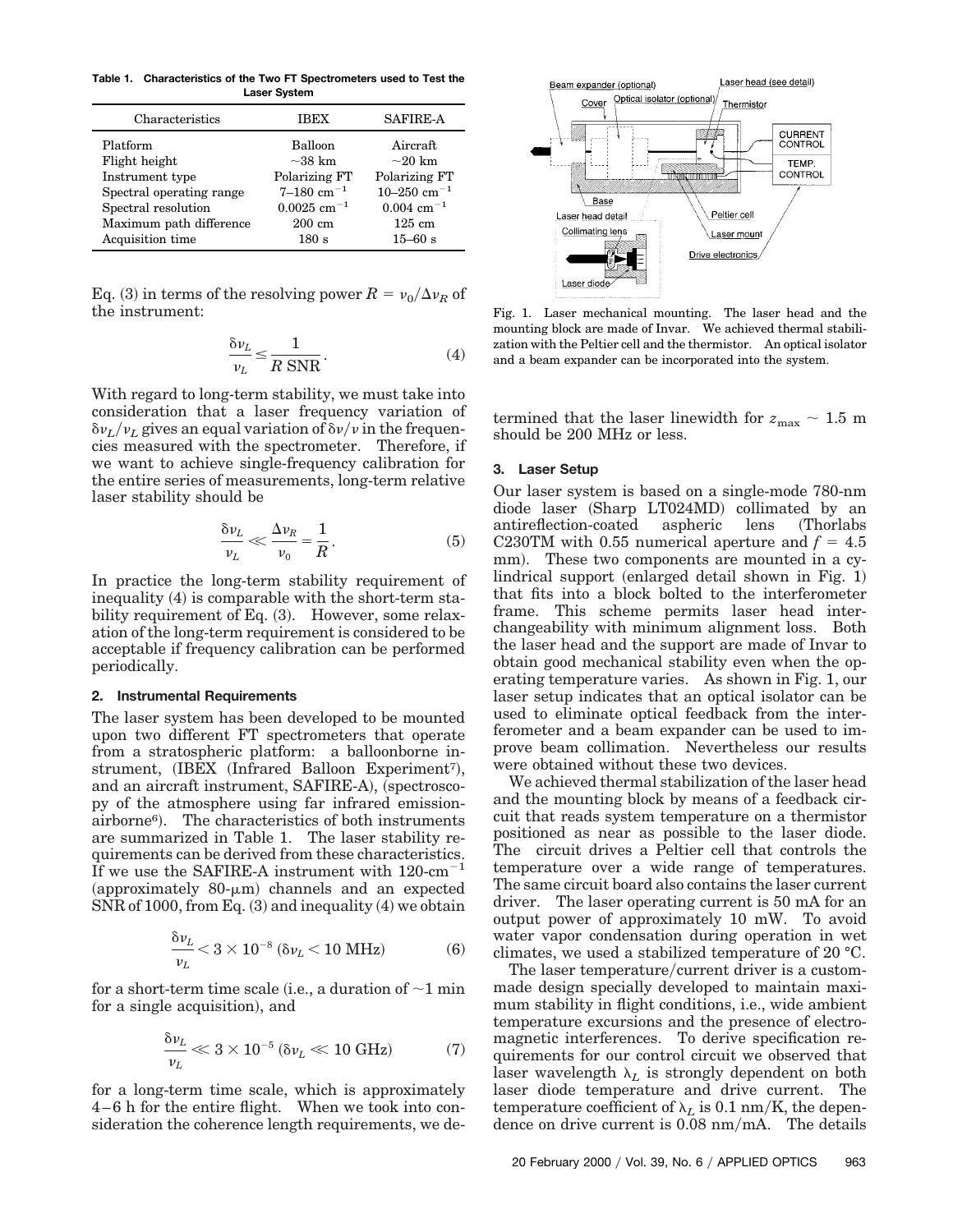**Table 2. Review of the Laser Driver Circuit Performances***<sup>a</sup>*

| Parameter                    | А                      | B                  |
|------------------------------|------------------------|--------------------|
| Long-term $I_t$ stability    | $<1 \mu A$             | $<$ 40 MHz         |
| $IL$ temperature coefficient | $40 \times 10^{-6}$ /K | $80 \text{ kHz/K}$ |
| $TL$ stabilization error     | $<$ 1 mK               | $< 50$ MHz         |
| $T_L$ thermal coefficient    | $0.0004 \text{ K/K}$   | $20$ MHz/K         |

*a A,* laser driver circuit performances with regard to laser drive current  $(I_L)$  and laser stabilization temperature  $(T_L)$ . *B*, corresponding laser frequency stability. Long-term corresponds to approximately 1 h, temperature coefficients are expressed in terms of electronic temperatures.

of the laser driver circuit are listed in Table 2. It should be noted that neither the laser nor the electronic box need to be pressurized for low-pressure operation at stratospheric altitudes.

## **4. Experimental Results**

To verify that the requirements established in Section 2 were performed, we measured the linewidth of the laser with a Fabry–Perot resonator  $(1.5\text{-}GHz$  free spectral range and  $>1000$  finesse for an instrumental linewidth of approximately 100 kHz), resulting in less than 50 MHz. Furthermore, it is possible to verify a frequency stability to within a fraction of the linewidth for short-term observation of the order of a few minutes. In contrast, this method cannot be used to obtain accurate characterization of long-term stability, because of Fabry–Perot resonance fluctuations. One can best achieve long-term characterization by analyzing spectral data acquired during laboratory measurements and test flights. We performed several ground tests by mounting our laser onto the two different FT spectrometers, IBEX and SAFIRE-A, whose characteristics are summarized in Section 2.

Flight characterization of the laser system was performed on the SAFIRE-A instrument for a total of five aircraft flights (more than  $20$  h of acquisition). During each flight, as expected, the laser system suffered a thermal excursion of several degrees. The temperatures of the driver electronics and of the laser box recorded during the flight are reported in Fig. 2. The temperature stabilization error signal and the laser power output are also shown in Fig. 2.

From the data shown in Table 2 we can estimate the systematic error that is due to the driver electronics thermal coefficient. The predominant contribution comes from the temperature stabilization circuit: for a 4 K thermal excursion of the electronics box we deduce an 80-MHz drift in laser frequency. Note that this contribution is not included in the temperature error signal.

With reference to Fig. 2, taking into consideration that the conversion factor for temperature error is approximately 2.5 a.u. (arbitrary units)/K, we deduce a temperature drift of the laser head of approximately 7 mK. Using the temperature coefficient of  $\lambda_L$  equal to 0.1 nm/K (approximately 50  $GHz/K$  in terms of laser frequency) translates into



Fig. 2. Typical laser system temperatures and operating parameters as recorded during one of the test flights. The temperature of both the laser and the electronics boxes is in degrees celsius. Output power is expressed in arbitrary units (the average value corresponds to approximately 10 mW). The temperature error signal has a conversion factor of approximately  $2.5$  a.u. (arbitrary units)/K. The duration of the flight was  $5 h 20$  min.

350 MHz of laser frequency drift during flight time  $(5 h 20 min)$ . The observed output power drift is also due to laser temperature variation, as can be easily seen from the correlation between the output power and the temperature error. Laser frequency stability has been measured directly from atmospheric spectral line frequencies. If  $v_a$  is the center frequency of a single atmospheric line and  $v_a^m$  is the corresponding measured value, we have  $\delta v_a^m/v_a^m =$  $\delta \nu_L/\nu_L$ .

We obtained line centers from spectra acquired with the same acquisition parameters (observation angle, acquisition speed) by means of a fitting program. The results of the procedure are shown in Fig. 3 for two different atmospheric lines near 118  $\rm cm^{-1}$ <sup>1</sup>. It is worth noting that the real laser stability effect should be a slow drift of the line center, because the main cause of laser frequency variation is the thermal excursion experienced by both the laser head



Fig. 3. Measured center frequencies (in terms of wave numbers) of two different atmospheric lines observed in similar conditions during the flight. The graph also shows a linear fit to visualize the line center drift that is due to thermal excursion: approximately  $10^{-4}$  cm<sup>-1</sup> in 5 h 20 min for both lines.